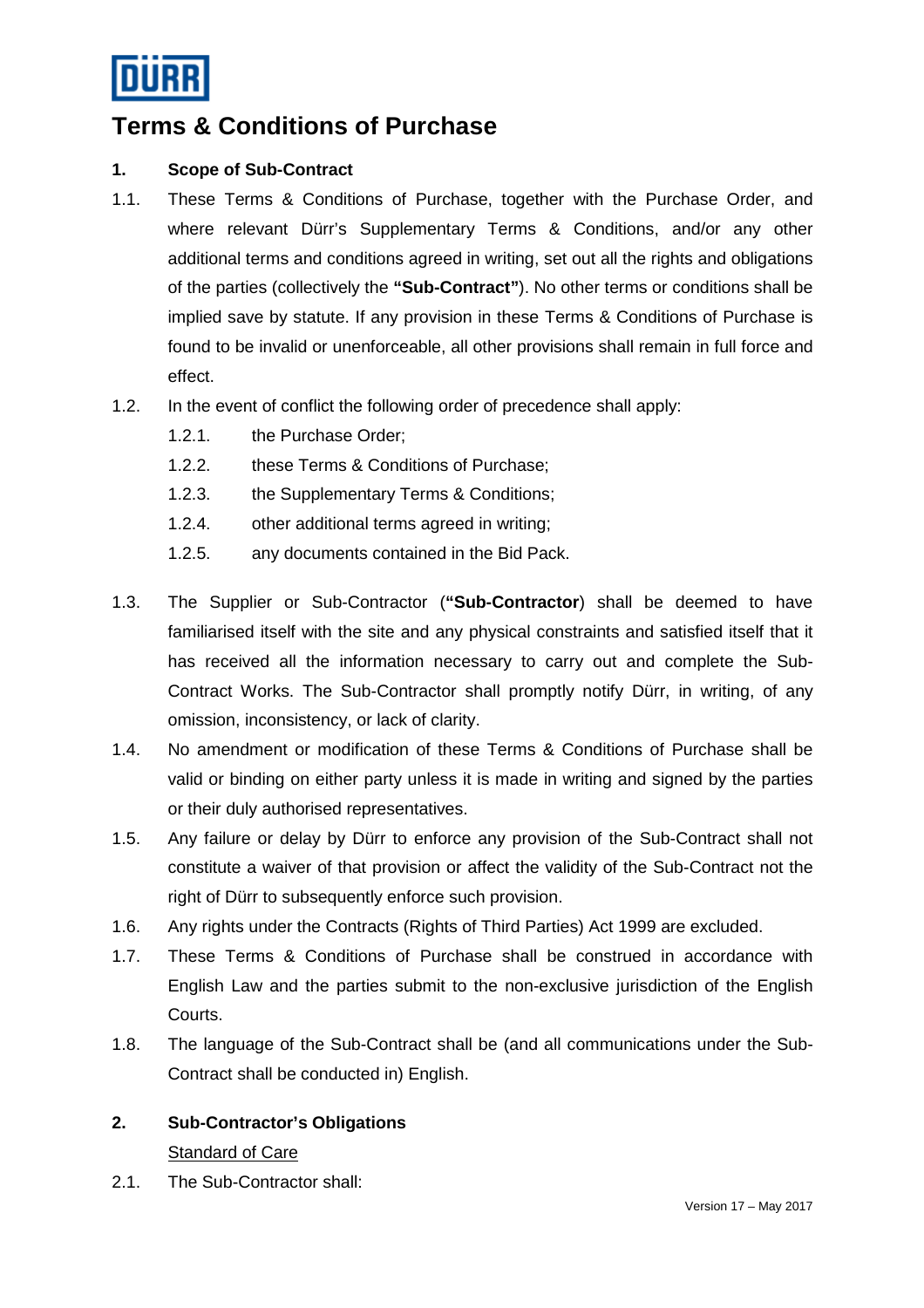

- 2.1.1. carry out and complete the Sub-Contract Works as described in the Purchase Order regularly and diligently, with reasonable skill and care, in a proper and workmanlike manner;
- 2.1.2. provide all necessary and appropriately qualified and experienced labour;
- 2.1.3. provide all necessary tools, plant, materials, and equipment;
- 2.1.4. obtain all relevant licences or permits to work; and
- 2.1.5. use reasonable endeavours not to impede or interfere with any other work in progress on the site.

## Plant and Materials

- 2.2. All plant and/or materials supplied under the Sub-Contract shall (unless otherwise agreed in writing) be new, of satisfactory quality, be fit for their intended purpose, and shall comply with any agreed specification or performance criteria.
- 2.3. The Sub-Contractor shall, where relevant, be responsible for complying with all legislation (and any associated costs) relating to the import or export of any plant and/or materials to be provided under the Sub-Contract.
- 2.4. The Sub-Contractor shall, prior to delivery, provide to Dürr:
	- 2.4.1. copies of all relevant test certificates and (where reasonably requested) provide reasonable access to Dürr to inspect the plant and/or materials during their manufacture; and
	- 2.4.2. an advice note setting out:
		- 2.4.2.1. the scheduled date for delivery;
		- 2.4.2.2. the Purchase Order number;
		- 2.4.2.3. details of the items being delivered; and
		- 2.4.2.4. any other information required by the Purchase Order.
- 2.5. All deliveries of plant and/or materials shall be made on or before the date/time and to the location or locations set out in the Purchase Order. Delivery shall be deemed to have been effected upon a valid proof of delivery, (or such other form of acceptance documentation agreed in writing by Dürr), being signed by Dürr or its authorised representative.
- 2.6. The time for delivery shall be of the essence, and without prejudice to **clause 10**, in the event of default Dürr shall be entitled to terminate the Sub-Contract with immediate effect.
- 2.7. All deliveries are subject to inspection by Dürr (or its authorised representative). Acceptance of the plant and/or materials shall be without prejudice to Dürr's right to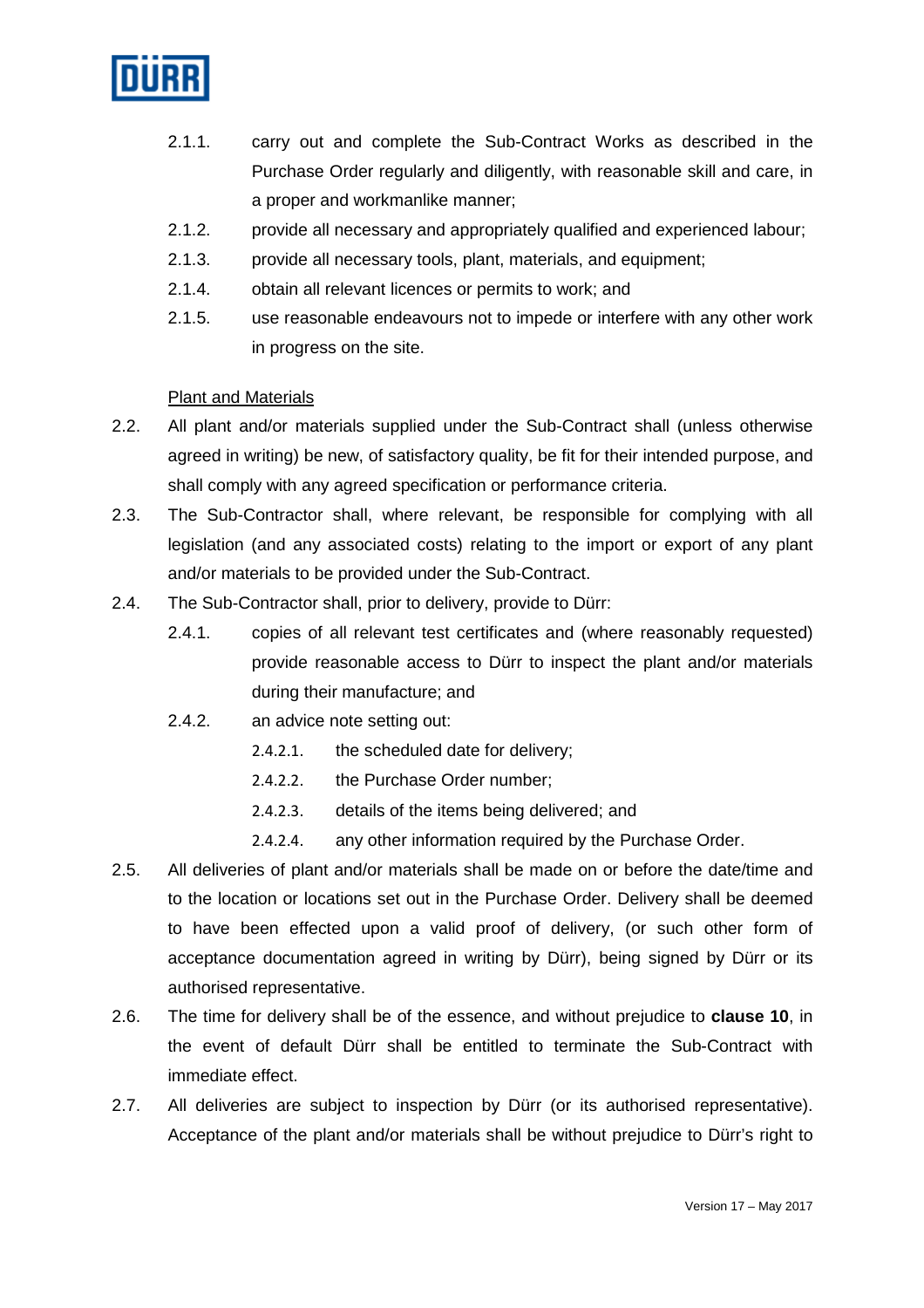

reject them if they are subsequently found to be not of satisfactory quality or fit for their intended purpose or otherwise not in accordance with the Sub-Contract.

- 2.8. Any plant and/or materials rejected under **clause 2.7** shall be returned to the Sub-Contractor at the Sub-Contractor's cost and risk and the Sub-Contractor shall reimburse Dürr:
	- 2.8.1. the price paid for such plant and/or materials; and
	- 2.8.2. any cost incurred by Dürr in returning the plant and/or materials to the Sub-Contractor.
- 2.9. The Sub-Contractor shall provide all certification, test results, drawings, OEM warranties, installation and maintenance manuals, and testing and commissioning certificates and/or any other documents as required under the Sub-Contract (**"Technical Documents"**). For the avoidance of doubt, completion of the Sub-Contract Works under **clause 7.1** shall require the provision of such certification and/or documents pursuant to this **clause 2.9.**

## **Warranty**

2.10. The Sub-Contractor warrants that all installation works and plant and/or materials will be free from any defects in design, materials and workmanship for a period of 24 months from the date of completion of the Sub-Contract Works (the **"Warranty Period"**).

#### Transfer of Risk and Reservation of Title

2.11. Risk and title in all plant and/or materials shall pass to Dürr upon delivery unless payment is made prior to delivery, in which case title shall pass upon payment. Risk in any plant and/or materials rejected under **clause 2.7** shall revert to the Sub-Contractor.

#### Timing of the Sub-Contract Works

- 2.12. The Sub-Contractor shall commence and complete the Sub-Contract Works in accordance with any milestone dates or programme stated or referred to in the Sub-Contract, or such other dates as shall be agreed in writing between the parties. If no dates or programme are stated or agreed, the Sub-Contractor shall carry out and complete the Sub-Contract Works within a reasonable time. In all cases the Sub-Contract Works shall be completed prior to any date for completion under the main contract between Dürr and its customer (the **"Main Contract"**).
- Version 17 May 2017 2.13. As soon as it becomes apparent that the Sub-Contract Works will not be completed by any agreed date, the Sub-Contractor shall notify Dürr in writing setting out the reasons why and the Sub-Contractor's proposals for remedying the situation. If the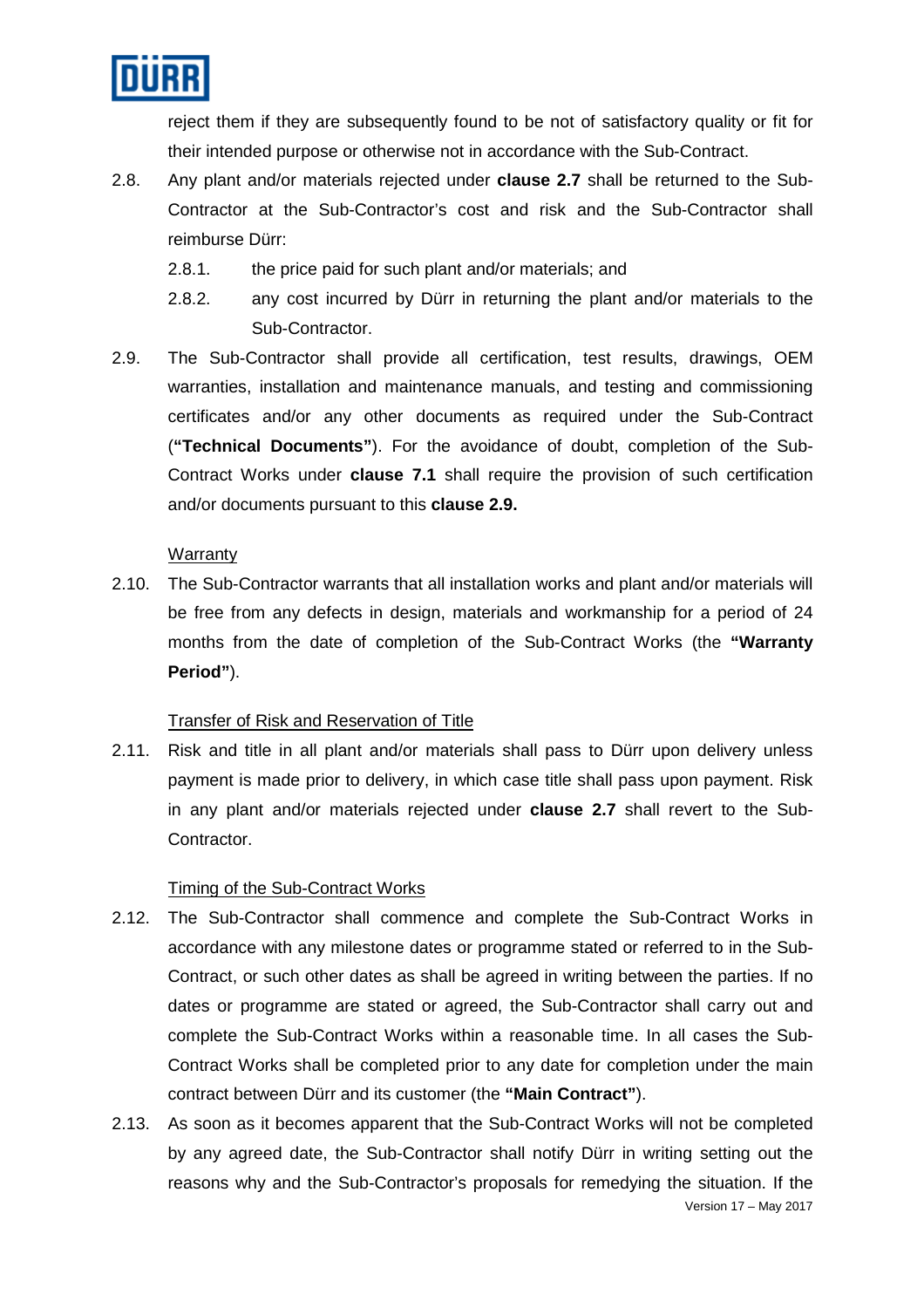

reason for the delay would entitle Dürr to an extension of time under the Main Contract Dürr will apply for such extension of time and, if granted, the date for completion of the Sub-Contract Works shall be adjusted accordingly, otherwise (save for any reasonable request following a force majeure event) any extension of time for completion of the Sub-Contract Works shall be at Dürr's discretion.

2.14. If the Sub-Contract Works are not completed by the Sub-Contractor by the completion date (or any revised completion date under **clause 2.12** or **2.13**), Dürr may deduct from any payment due to the Sub-Contractor, or otherwise recover as a debt, any loss, expense, damage, or other cost suffered or incurred by Dürr by reason of the Sub-Contractor's late completion including but not limited to any Liquidated and Ascertained Damages levied against Dürr under the Main Contract.

#### **3. Sub-Contractor Design Liability and Intellectual Property**

- 3.1. Where the Sub-Contractor undertakes any design of the Sub-Contract Works:
	- 3.1.1. the Sub-Contractor warrants that it will exercise all reasonable skill and care as may be expected of a properly qualified designer experienced in designing works of a similar scope, nature, and complexity;
	- 3.1.2. the Sub-Contractor accepts sole responsibility for its design of the Sub-Contract Works and for the selection of materials, goods and workmanship forming that part of the Sub-Contract Works; and
	- 3.1.3. the Sub-Contractor shall take out and maintain Professional Indemnity Insurance as set out at **clause 11**.
- 3.2. The Sub-Contractor grants to Dürr an irrevocable, non-exclusive, royalty free licence to use and reproduce all drawings, plans, reports, specifications, calculations or other similar documents for any purpose whatsoever connected with either the Sub-Contract Works or the works under the Main Contract.
- 3.3. The Sub-Contractor warrants that any documents prepared by it or on its behalf will not infringe the rights of any third party, and that it will fully indemnify Dürr in respect of any such infringement.

#### **4. Assignment**

4.1. The Sub-Contractor shall not, without the prior written consent of Dürr (such consent not to be unreasonably withheld or delayed) assign or sub-contract all or any part of the Sub-Contract Works nor assign the right to pursue any debt which may become due under the sub-contract.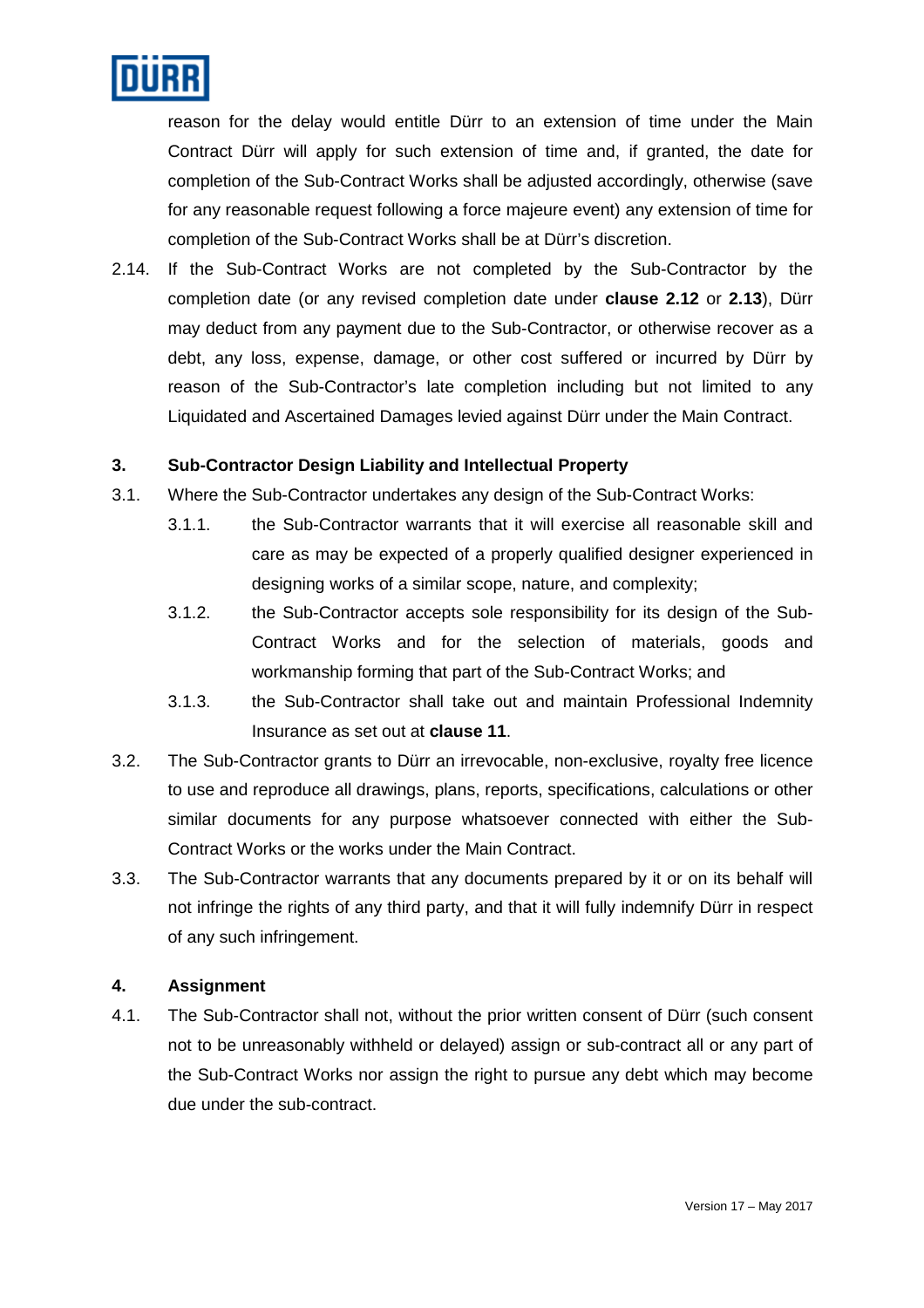

4.2. Notwithstanding any assignment or sub-letting under **clause 4.1**, the Sub-Contractor shall at all times remain responsible for the carrying out and completion of the Sub-Contract Works.

## **5. Variations**

- 5.1. Dürr (or its authorised representative), may issue instructions to the Sub-Contractor requiring additional or varied work to be carried out.
- 5.2. If the Sub-Contractor considers that a variation to the Sub-Contract Works is required it shall issue a notice to that effect in writing. The proposed variation shall be fully particularised and shall set out any proposed adjustment to the Sub-Contract Price. Within 5 working days of receipt, Dürr shall accept (by issuing a Variation Purchase Order) or reject the proposed variation and/or adjustment to the Sub-Contract Price. Alternatively, the parties shall agree, by way of a Variation Purchase Order, the extent of the required variation and any necessary adjustment to the Sub-Contract Price. The issuing of a Variation Purchase Order shall be a condition precedent to the Sub-Contractor's entitlement to payment for a variation.
- 5.3. Any additional or varied work shall be invoiced separately by the Sub-Contractor and shall be valued as follows:
	- 5.3.1. in accordance with any lump sum or fixed price set out in the Variation Purchase Order; or
	- 5.3.2. on a re-measurement basis according to rates (including labour rates) set out in either the Purchase Order, the Variation Purchase Order, or any other agreed schedule of rates (as the case may be).
- 5.4. Where no rates or prices are stipulated, labour will be paid at reasonable industry rates (based on the complexity and locality of the works) and plant and materials shall be paid at cost plus 5% in respect of profits and overheads.
- 5.5. Where compliance with an instruction under this **clause 5** will result in the Sub-Contract Works not being completed by the completion date (or any revised completion date) Dürr will issue a notice in writing specifying an extension of time for completion as may be reasonable.

#### **6. Payment**

- 6.1. The Sub-Contract Price shall be as set out in the Purchase Order and shall, unless agreed in writing, include all transport, carriage, and duty/tax costs and the provision of all Technical Documents required under the Sub-Contract.
- 6.2. Subject to **clause 6.3.3**, where the Sub-Contractor: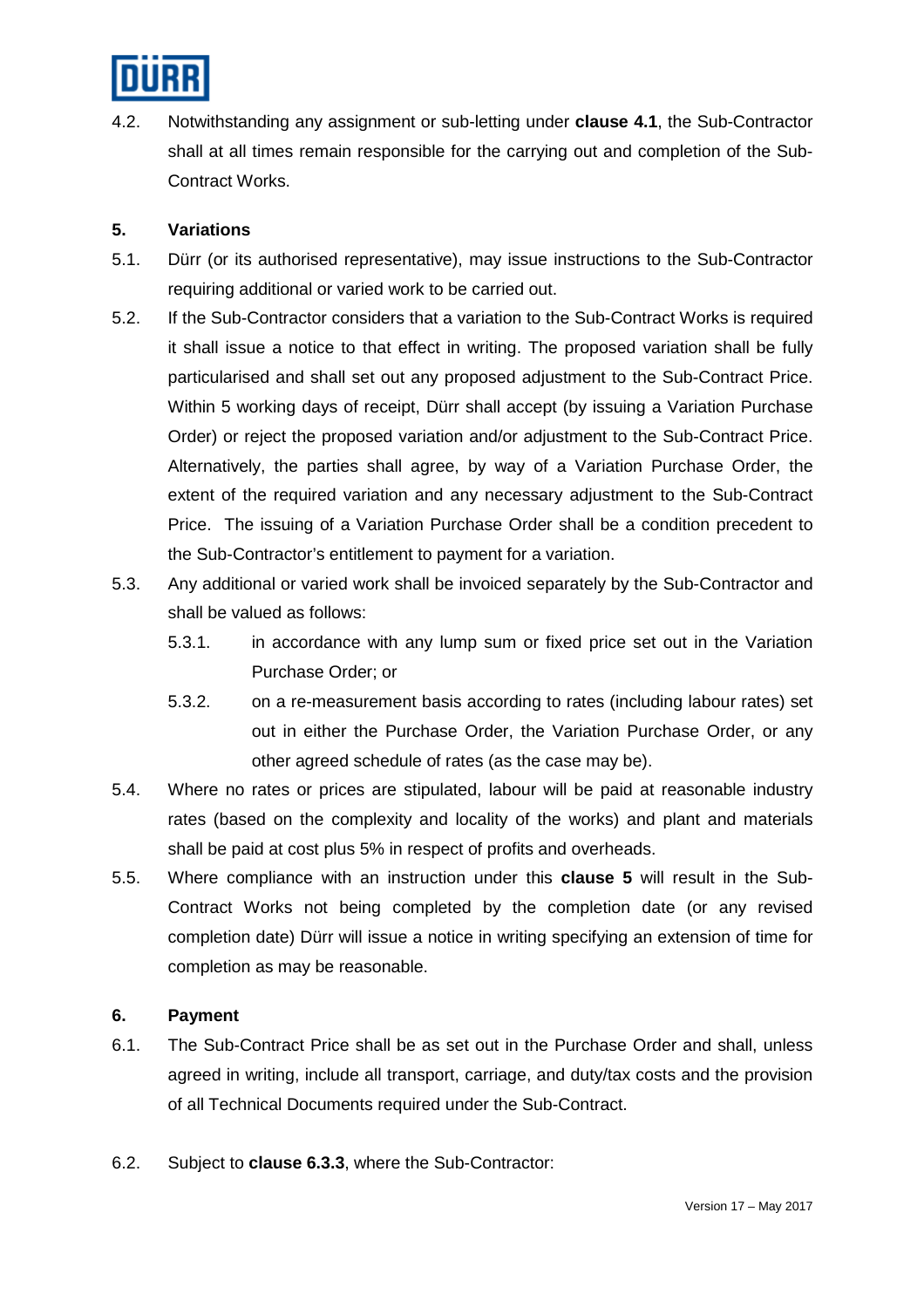

- 6.2.1. fails to return a signed Order Confirmation, Dürr shall be entitled to withhold 100% of the Sub-Contract Price until the signed Order Confirmation has been received; and
- 6.2.2. fails to provide any of the Technical Documents as required under the Sub-Contract, Dürr shall be entitled to withhold 10% of the Sub-Contract Price until they have been provided.
- 6.3. Where Part 2 of the Housing Grants Construction & Regeneration Act 1996 (the "Construction Act") applies Dürr shall make payment as follows:
	- 6.3.1. the Sub-Contractor shall submit applications for payment by no later than the last working day of the calendar month in which each of the payment milestones as set out in the Purchase Order are achieved (or where no payment milestones are specified, on the last day of each calendar month during which Sub-Contract works have been carried out). Applications for payment shall be based on the value of the milestone completed or where no milestones are specified the value of the Sub-Contract Works completed at the time the application for payment is submitted. The due date for payment shall be the date the application is received by Dürr. The application for payment shall set out the sum the Sub-Contractor considers to be due and basis upon which that sum has been calculated.
	- 6.3.2. Not later than 5 days after the due date Dürr shall issue a notice specifying the sum it considers to be due to the Sub-Contractor as at the "due date", and the basis upon which that sum has been calculated (a **"Payment Notice"**).
	- 6.3.3. If Dürr intends to pay less than the sum stated in either the Sub-Contractor's application for payment or the Payment Notice, it shall, not later than 1 day before the final date for payment, issue a notice specifying the sum it considers to be due as at the date of the notice and the basis upon which that sum has been calculated (a **"Pay Less Notice"**).
	- 6.3.4. the final date for payment shall be the last working day of the end of the  $2^{nd}$  calendar month following the month in which the application for payment is received by Dürr.
	- 6.3.5. If the Sub-Contractor becomes insolvent as defined by s.113 of the Housing Grants Construction and Regeneration Act 1996 (the **"Construction Act"**) at any time between the date for issuing a Pay Less Notice and the final date for payment, Dürr shall not be obliged to make any further payment to the Sub-Contractor.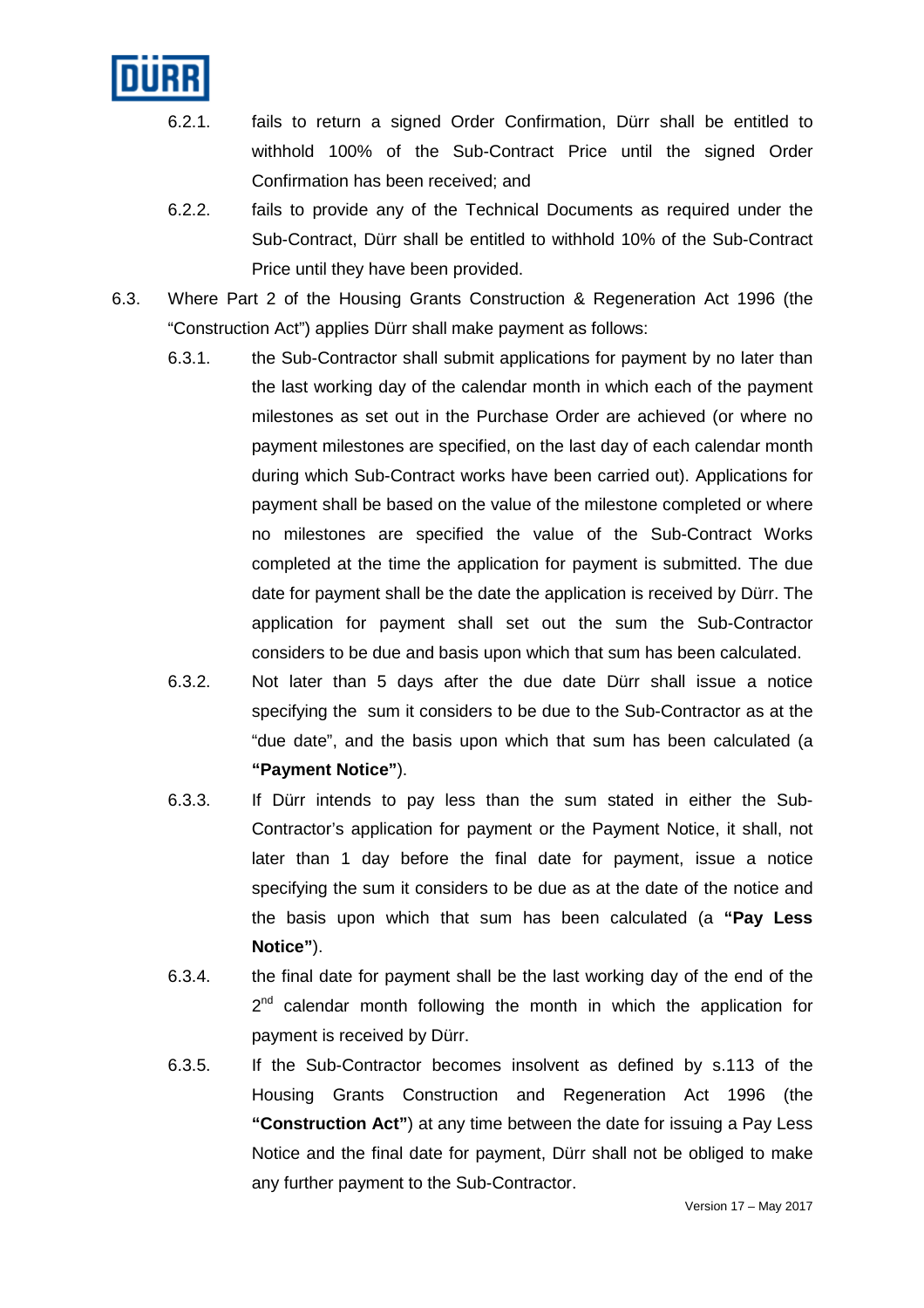

- 6.3.6. Dürr shall not be obliged to make payment to the Sub-Contractor in respect of any Sub-Contractor Works for which Dürr has not received payment by reason of the employer under the Main Contract becoming insolvent as defined by s.113 of the Construction Act.
- 6.4. Where Part 2 of the Construction Act does not apply, the Sub-Contractor shall submit an invoice to Dürr by the last working day of each calendar month during which each of the payment milestones as set out in the Purchase Order are achieved (or where no payment milestones are specified, on the last day of each calendar month during which the delivery of goods and/or services was provided. Subject to any entitlement to withhold monies from the Sub-Contractor, Dürr shall make payment by the nearest working day to the end of the  $2^{nd}$  calendar month following the month in which the application for payment is received by Dürr.
- 6.5. Following completion of the Sub-Contract Works, Dürr shall, with the final payment to be made to the Sub-Contractor, issue a Final Account Statement. Unless the Sub-Contractor has, within 5 days of receipt of the Final Account Statement, commenced adjudication or court proceedings, the Sub-Contractor acknowledges and agrees that the Final Account Statement shall be conclusive, final and binding on the Sub-Contractor in respect of all sums due and or owing to it under the Sub-Contract.
- 6.6. If Dürr fails to pay a sum due to the Sub-Contractor by the final date for payment (or the date for payment under **clause 6.4** as the case may be), the sum due shall attract simple interest at the rate of 4% over the prevailing Bank of England base rate, subject to a maximum rate of interest of 8%, until such time as the sum due is paid.
- 6.7. Where the Sub-Contractor is a "contractor" for the purposes of the Construction Industry Scheme, payments to the Sub-Contractor shall be in accordance with the Construction Industry Scheme.
- 6.8. For the avoidance of doubt, Dürr may set-off against payments due to the Sub-Contractor any sums which are owed by the Sub-Contractor to Dürr in relation to any other contract.
- 6.9. The Sub-Contractor shall not be entitled to suspend performance of any of its obligations under the Sub-Contract where the Sub-Contractor asserts that monies are owed to it under any other contract it has entered into with Dürr.

#### **7. Completion and Defects**

7.1. Dürr will notify the Sub-Contractor in writing of the date when in Dürr's opinion the Sub-Contract Works have reached completion.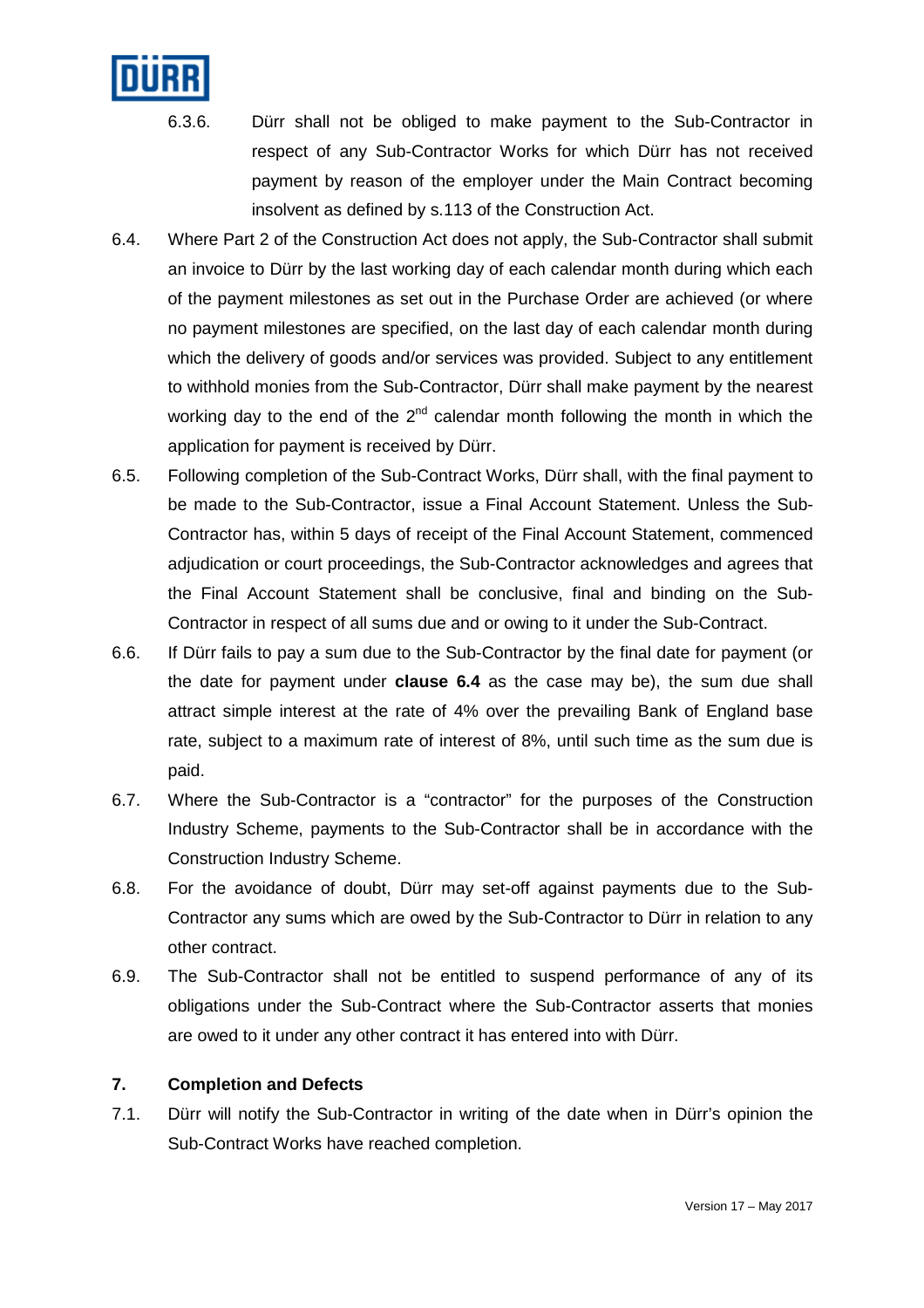

- 7.2. During the Warranty Period, Dürr (or its authorised representative) shall notify the Sub-Contractor in writing, and the Sub-Contractor shall at its own cost, repair or replace any installation works and/or plant and/or materials not in accordance with **clauses 2.1, 2.2, and/or 2.10**. Such repair or replacement shall be carried out within 48 hours of receipt of notification by Dürr, or within such other time period as may be agreed in writing by Dürr.
- 7.3. During the Warranty Period, the Sub-Contractor shall maintain and/or have access to a reasonable supply of spare parts and shall guarantee their prompt availability in order to comply with **clause 7.2**.
- 7.4. If the Sub-Contractor fails to make good such defects or faults as required under **clause 7.2** Dürr may carry out remedial works itself or instruct others to do so on its behalf. Where Dürr exercises its rights under this **clause 7.4**, Dürr shall be entitled to set-off or recover as a debt the reasonable cost of doing so from any payment due to the Sub-Contractor.
- 7.5. Dürr (or its authorised representative) shall notify the Sub-Contractor in writing the date on which it considers the Sub-Contractor's obligations under **clause 7.2** have been discharged.
- 7.6. Notwithstanding anything in these Terms & Conditions, if in its reasonable opinion Dürr considers that the Sub-Contractor will be unable to complete the Sub-Contract Works in accordance with the Sub-Contract (whether in relation to time or quality) which will or is likely to affect the completion of the works under the Main Contract, Dürr may, to the exclusion of the Sub-Contractor, procure the completion of the Sub-Contract Works. Where Dürr exercises its rights under this **clause 7.6**, Dürr shall be entitled to recover, as a debt from the Sub-Contractor, any additional costs it incurs over and above the Sub-Contract Price.

#### **8. No Approval**

8.1. No payment, approval, comment, consent, or indication of satisfaction given by Dürr (or its authorised representative) shall operate to reduce, extinguish, exclude, limit or modify the Sub-Contractor's obligation to fulfil its duties and obligations under the Sub-Contract.

## **9. Health & Safety**

9.1. The Sub-Contractor shall provide all necessary supervision to ensure the proper execution of the Sub-Contract Works and shall have a competent person on site who shall be authorised to accept instructions on behalf of the Sub-Contractor.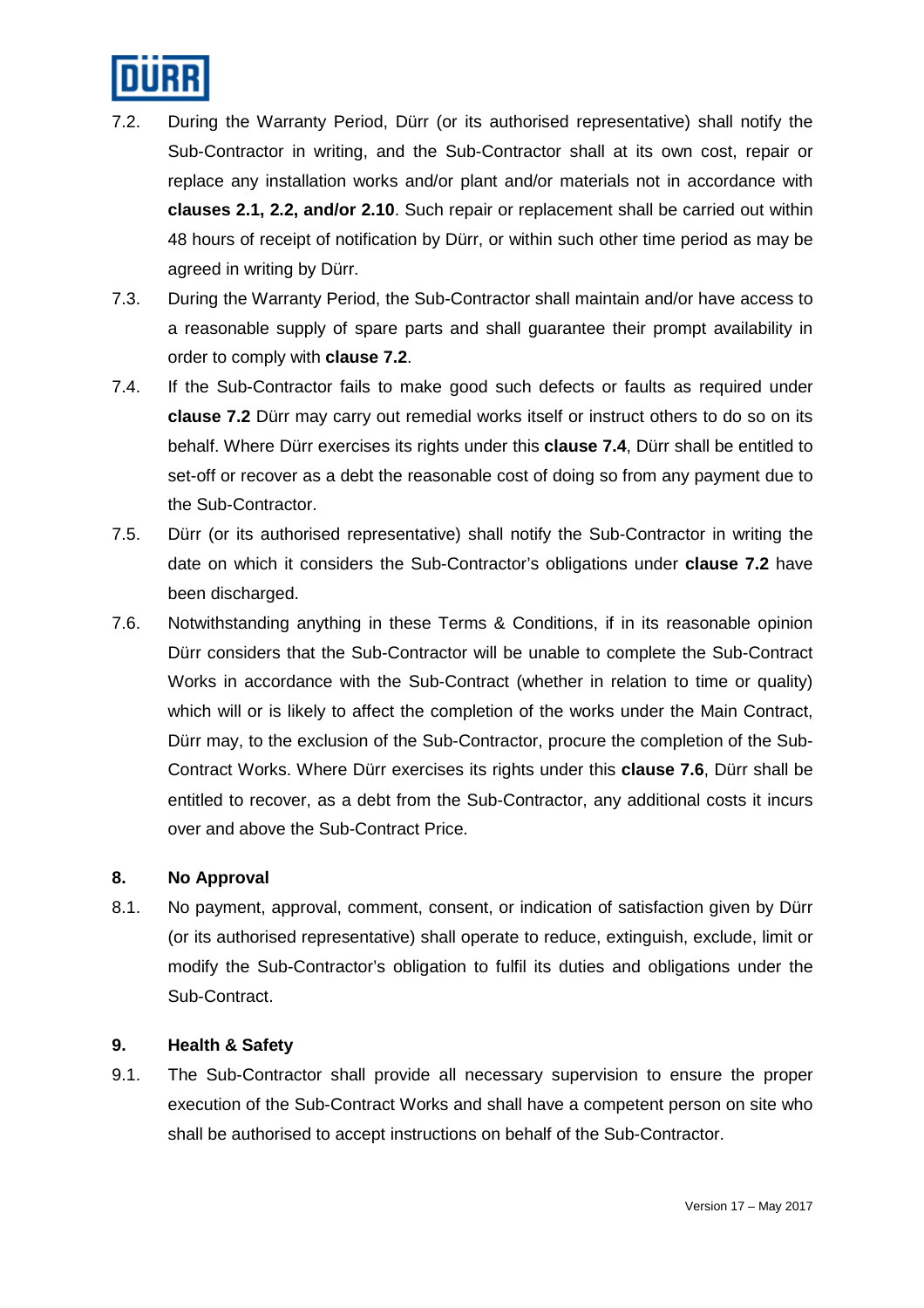

- 9.2. The Sub-Contractor shall, where applicable, comply with the CDM Regulations and/or any other rules or regulations in force at the site, and/or any requirements for health and safety and quality control under either the Sub-Contract or the Main Contract.
- 9.3. The Sub-Contractor shall not use or specify for use any products or materials which are generally known in the construction or engineering industry to be deleterious or potentially hazardous, or not in conformity with any relevant British or European Standards or Codes of Practice. In particular:
	- 9.3.1. where relevant, the Sub-Contractor shall comply in all respects with Regulation (EC) 1907/2006 concerning the Registration, Evaluation, Authorisation and Restriction of Chemicals (REACH); and
	- 9.3.2. the Sub-Contractor shall not use, specify for use, or permit to be used by others any silicone or silicone based products, or any other product, substance or material which is not compatible with paint.
- 9.4. If, in the performance of its obligations, the Sub-Contractor becomes aware that it, or any other person has specified or used, or authorised for use any such product, substance of material referred to in **clause 9.3** the Sub-Contractor will immediately notify Dürr in writing.
- 9.5. In the event of any breach of **clause 9.3**, the Sub-Contractor will be liable to indemnify Dürr in relation to any loss, expense, cost, or damage incurred or suffered by Dürr as a result of such breach.

#### **10. Termination**

- 10.1. If Dürr's employment under the Main Contract is terminated for whatever reason, the Sub-Contractor's employment shall be automatically terminated.
- 10.2. If the Sub-Contractor is in Material Breach of the Sub-Contract, Dürr may by notice in writing, immediately terminate the Sub-Contractor's employment under the Sub-Contract. For the purposes of this **clause 10.2** Material Breach is defined as follows:
	- 10.2.1. non-authorised or unlawful suspension of the Sub-Contract Works by the Sub-Contractor;
	- 10.2.2. serious and/or persistent delay in carrying out the Sub-Contract Works;
	- 10.2.3. specifying or using materials in breach of **clause 9.3;**
	- 10.2.4. failure to provide evidence of insurance in breach of **clause 11.2**; or
	- 10.2.5. a breach of **clause 18** (anti-bribery); and/or
	- 10.2.6. unlawful repudiation of the Sub-Contract by the Sub-Contractor.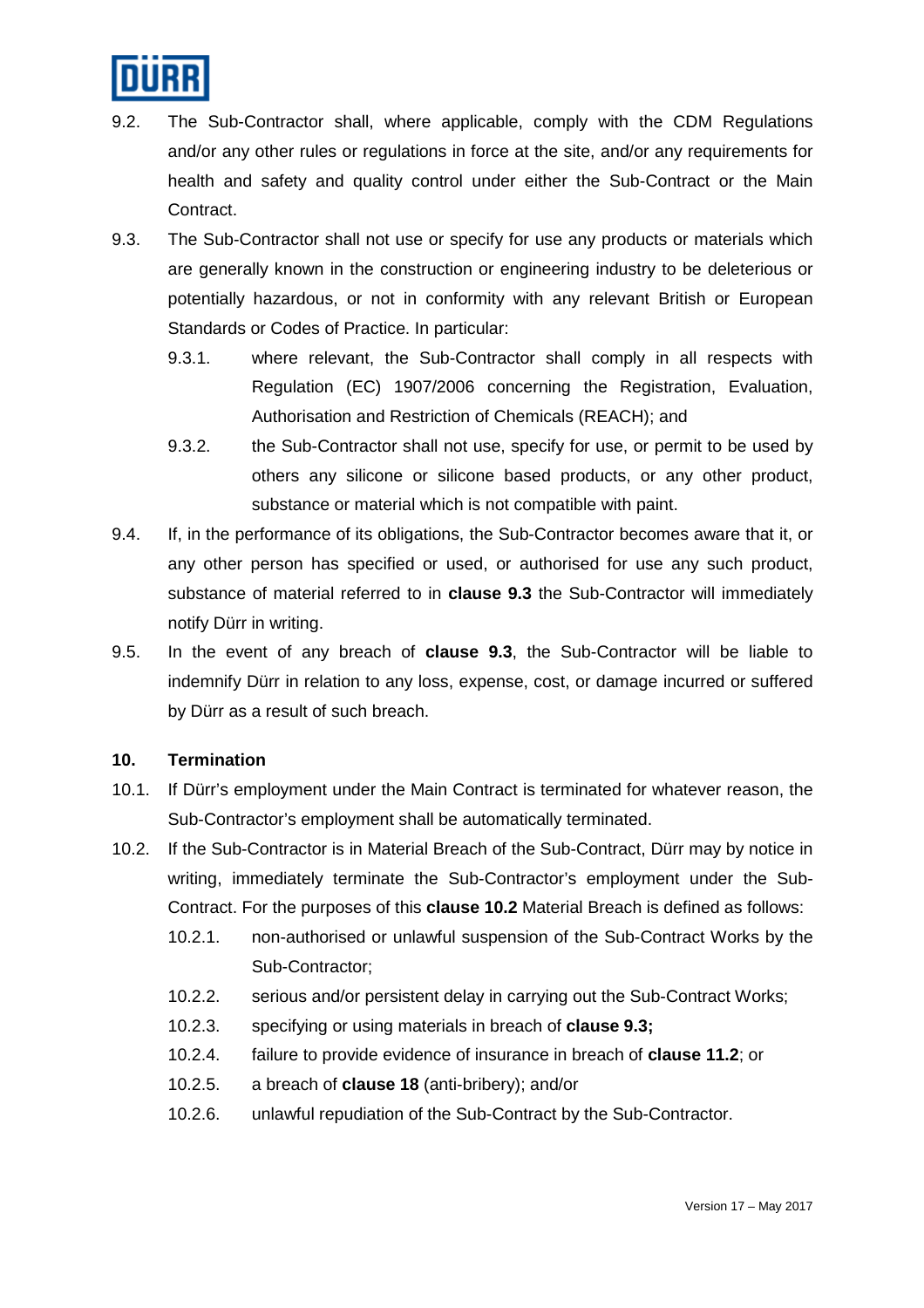

- 10.3. If the Sub-Contractor fails to proceed regularly and diligently with the Sub-Contract Works, or fails to comply with its obligations under the Sub-Contract (including, but not limited to the delivery of plant and/or materials which are not of satisfactory quality or fit for their intended purpose, or otherwise not in accordance with the requirements of the Sub-Contract) Dürr may serve a notice in writing on the Sub-Contractor specifying the default(s). If the Sub-Contractor continues a specified default for 7 days from receipt of such notice, Dürr may by further notice in writing terminate the Sub-Contractor's employment with immediate effect.
- 10.4. Either party may, by notice in writing, immediately terminate the Sub-Contract where the other party is insolvent as defined by s.113 of the Construction Act.
- 10.5. Either party may terminate the Sub-Contract in the event of force majeure which continues for a continuous period of 45 days or more. For the purposes of this **clause 10.5** force majeure shall mean any event, resulting in delay, proven to be beyond the reasonable control of either party including but not limited to any act of God, natural disasters, fire, flood, explosions or earthquakes, governmental actions, war, terrorism, riot, or strikes (other than of the Sub-Contractor's own workforce).
- 10.6. Where the Sub-Contractor's employment is terminated under this **clause 10**, the Sub-Contractor shall be entitled to payment in respect of the Sub-Contract Works properly completed up to the date of termination, but Dürr shall not be liable for any claim by the Sub-Contractor for loss and/or expense and/or damage including but not limited to loss of profit arising from such termination.
- 10.7. Where the Sub-Contractor's employment has been terminated as the result of Sub-Contractor default under **clause 10.2** or **10.3** or the Sub-Contractor's insolvency under **clause 10.4**, Dürr shall be entitled to deduct from any payment due to the Sub-Contractor or recover as a debt any loss, expense, damage, or other cost suffered or incurred by Dürr as a direct result of the termination.

#### **11. Insurances**

- 11.1. The Sub-Contractor is required to take out and maintain the following insurances:
	- 11.1.1. Employer's Liability with a limit of indemnity of not less than £5,000,000;
	- 11.1.2. Public Liability with a limit of indemnity of not less than £5,000,000;
	- 11.1.3. Product Liability with a limit of indemnity of not less than £5,000,000;
	- 11.1.4. Contractor's All Risk and Marine Cargo Insurance for the full value of any goods and/or services to be provided under the Sub-Contract; and
	- 11.1.5. (where required under **clause 3.1.3**) Professional Indemnity Insurance with a limit of indemnity of not less than £1,000,000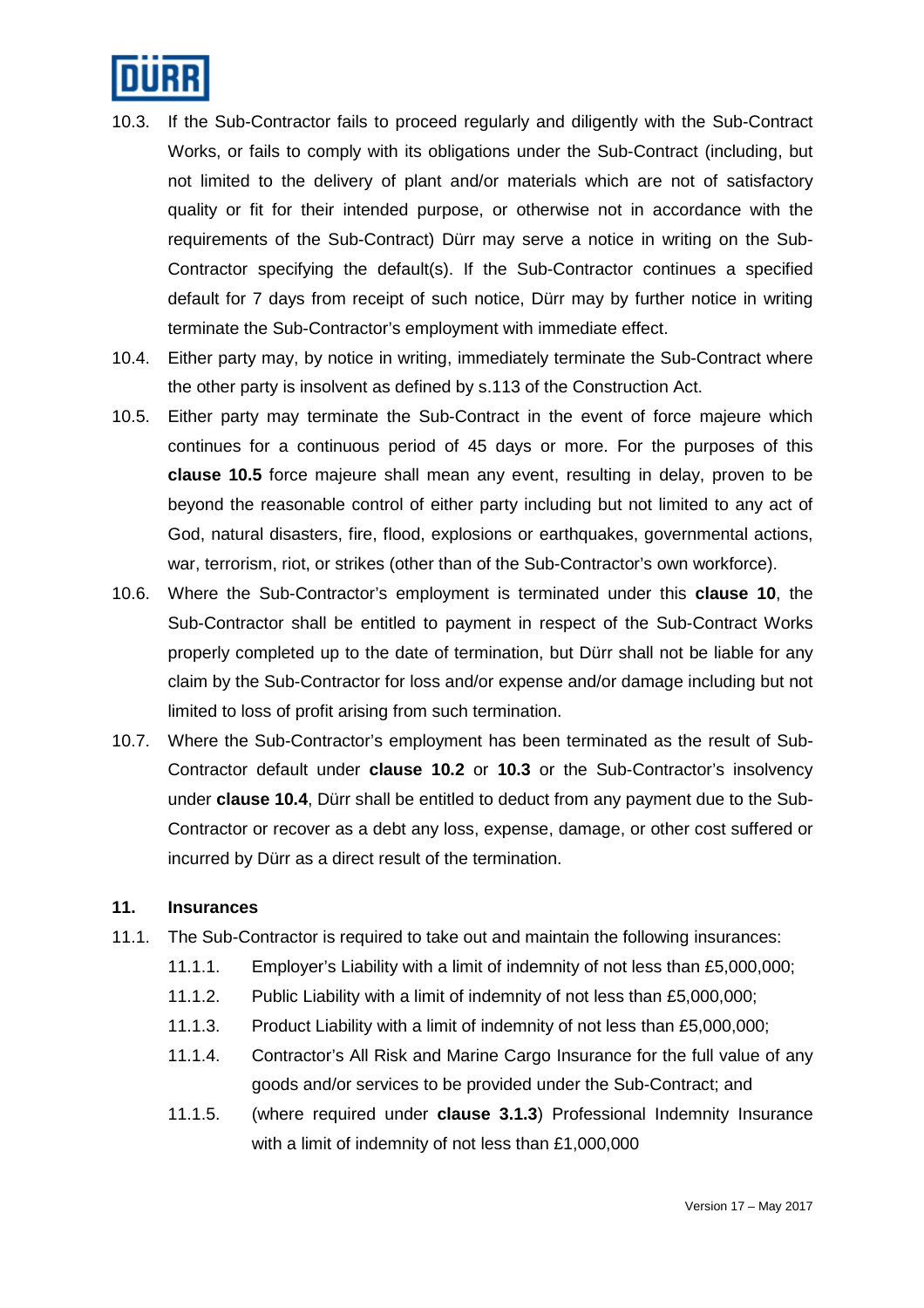

(the "Insurances")

- 11.2. The insurances listed at 11.1.1 to 11.1.4 inclusive shall be maintained for the duration of the Sub-Contract Works. The insurance listed at 11.1.5 shall be maintained for a period of 6 years from the completion of the Sub-Contract Works.
- 11.3. The Sub-Contractor shall, upon reasonable request, provide evidence that the insurances are in place and are being maintained.
- 11.4. The Sub-Contractor shall give written notice, as soon as reasonably practicable, of any circumstances which may give rise to a claim under the Insurances.
- 11.5. If the Sub-Contractor fails to effect and/or maintain any of the Insurances, Dürr at its own discretion may take out such insurance as may be necessary. Any premium(s) paid by Dürr may be deducted from any sums due to the Sub-Contractor or otherwise be recovered by Dürr as a debt due.

## **12. INDEMNITY**

12.1. Notwithstanding any other provision in these Terms & Conditions, the Sub-Contractor shall be liable for, and shall indemnify Dürr against, any expense, liability, loss, claim or proceedings whatsoever in respect of any breach of the Sub-Contract (including negligence) by the Sub-Contractor arising out of or in the course of or caused by the carrying out of the Sub-Contract Works, except to the extent that the same is due to any act or neglect of Dürr or its authorised representatives.

#### **13. Notices**

- 13.1. Any notice under these Terms & Conditions of Purchase shall be sufficiently served if sent by hand, facsimile transmission, or by first class post to the registered office of the party (or if there is no registered office, the last known trading address).
- 13.2. Notice by hand shall be deemed to be served on the date of delivery, and notice by facsimile transmission shall be deemed to be served at the time recorded on the facsimile report sheet, provided that if any notice sent by hand or facsimile is sent after 5:00pm on any day, it shall be deemed to be served on the next business day.
- 13.3. Notice by post shall be deemed to be served 2 days after the date of posting providing the end of that period falls before 5:00pm on a business day and otherwise on the next business day.

## **14. Dispute Resolution**

14.1. The parties shall attempt to resolve any dispute or difference by negotiation. If a dispute or difference cannot be resolved by negotiation within a reasonable time, the parties may attempt mediation. If the parties are unable to agree on the identity of a mediator, either party may apply to ADR Group to nominate a mediator.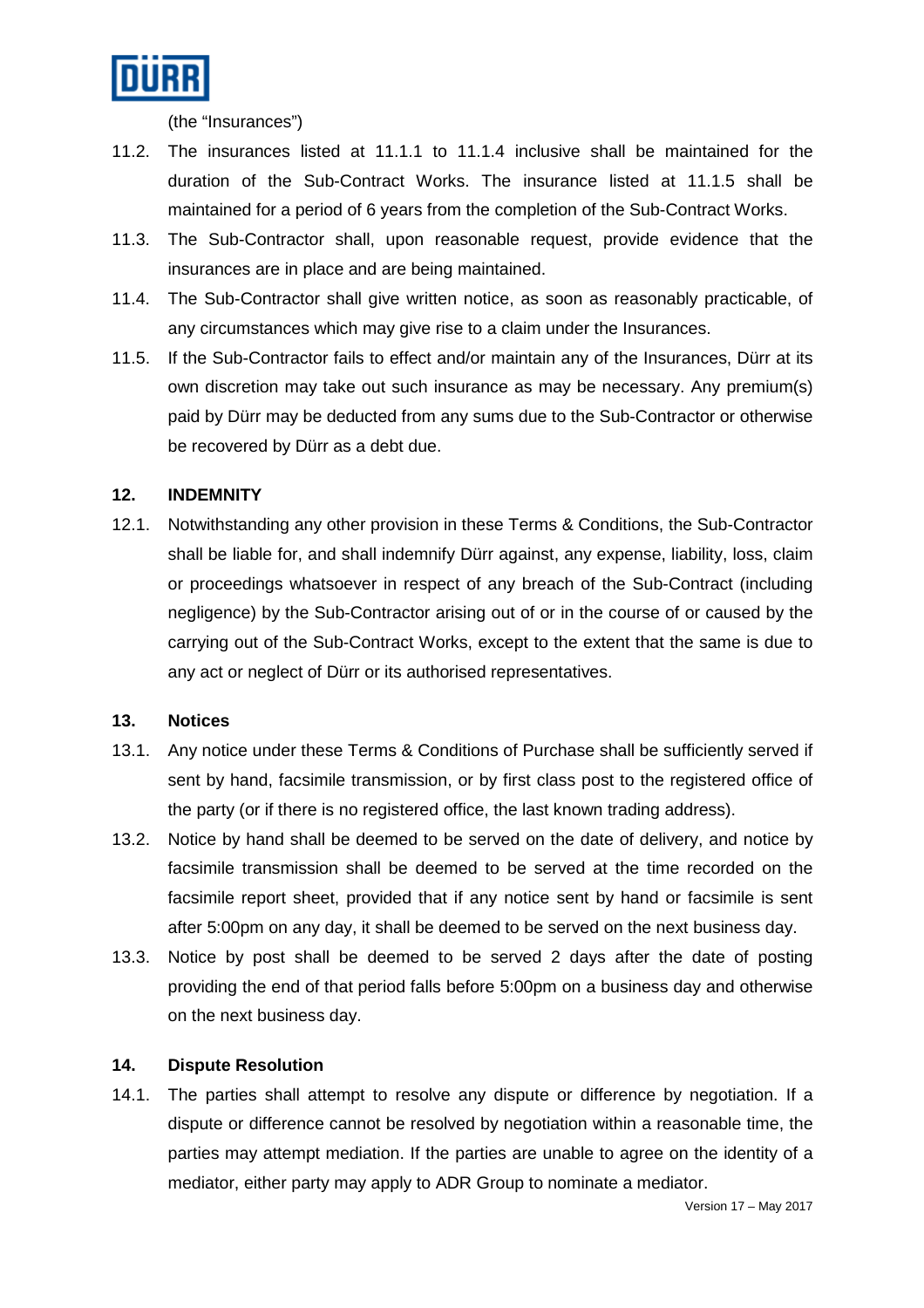

- 14.2. In circumstances where a party reasonably believes a dispute or difference is unlikely to be fully resolved by way of mediation and intends to remit such dispute or difference to the Courts for determination, the Parties shall comply with the pre-action protocol for construction and engineering disputes prior to issuing any court proceedings.
- 14.3. Where Part 2 of the Construction Act applies, either party may refer any dispute or difference to adjudication which shall be conducted in accordance with the Scheme for Construction Contracts (England & Wales) Regulations 1998.
- 14.4. The adjudicator nominating body shall be either the Institution of Mechanical Engineers (in the case of disputes concerning mechanical installation works), the Institute of Electrical Engineers (in the case of disputes concerning electrical installation works), or in any other case the Chartered Institute of Arbitrators, save that where a dispute under the Main Contract has been referred to adjudication which relates to a dispute arising under the Sub-Contract, the parties agree that the adjudicator (if he agrees) shall also be appointed to act as the adjudicator in relation to the dispute arising under the Sub-Contract.

#### **15. Confidentiality**

- 15.1. The Sub-Contractor shall not, without Dürr's prior written approval, disclose to any other person (other than to fulfil the Sub-Contractor's obligation under the Sub-Contract or where disclosure is required by law) any information about either the Main Contract or the Sub-Contract.
- 15.2. The Sub-Contractor shall not use any information obtained by reason of the Sub-Contract, including the names and/or reputation of any parties involved, for any publicity, advertising or marketing purposes.

#### **16. Ethical Standards and Human Rights**

- 16.1. In performing its obligations under the Contract, the Sub-Contractor shall comply with the Modern Slavery Act 2015.
- 16.2. The Sub-Contractor warrants that, to the best of its knowledge, in relation to the carrying out its obligations under the Contract:
	- 16.2.1. it does not employ engage or otherwise use any child labour in circumstances such that the tasks performed by any such child labour could reasonably be foreseen to cause either physical or emotional impairment to the development of such child;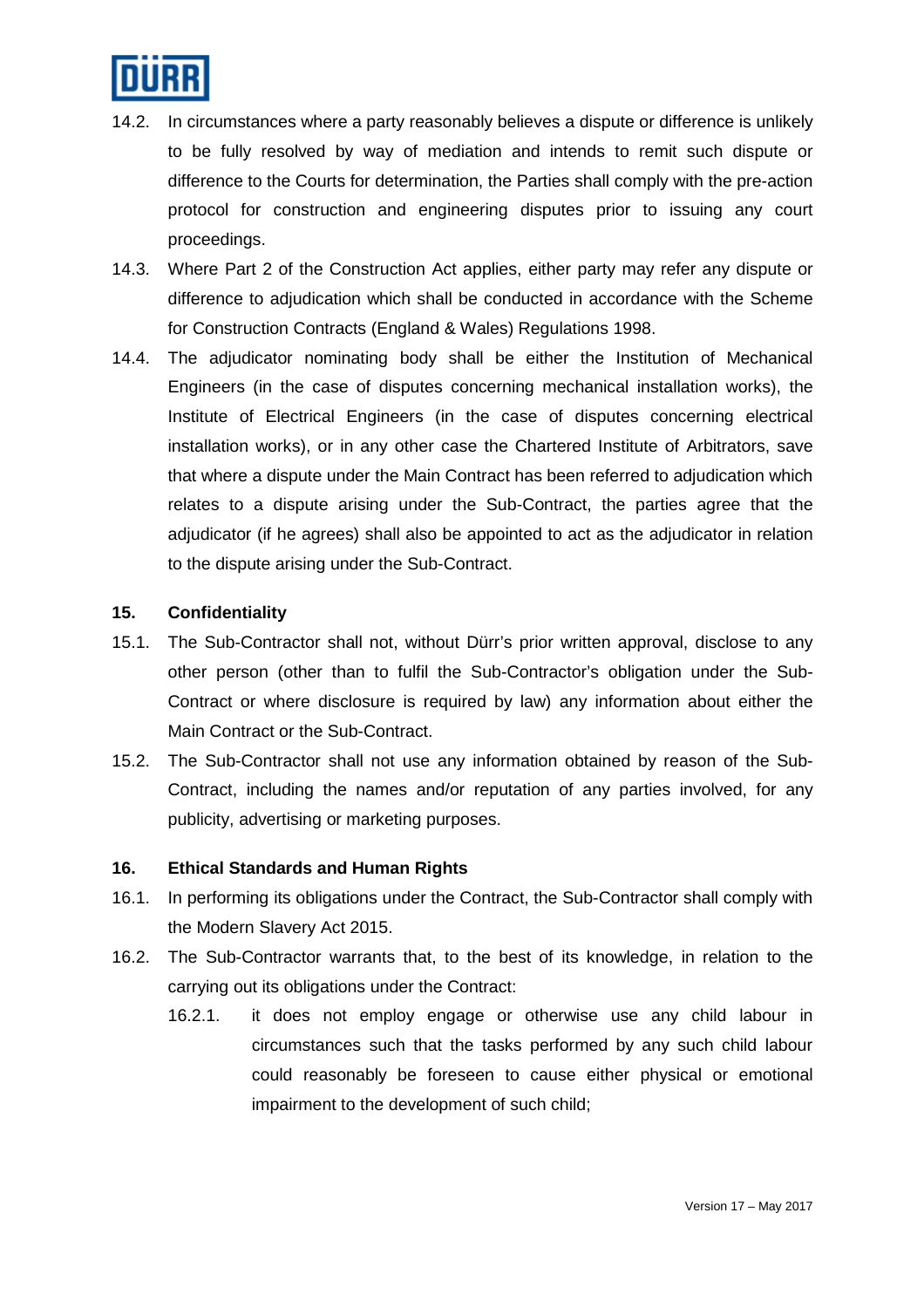

- 16.2.2. it does not use forced labour in any form (prison, indentured, bonded or otherwise) and its employees are not required to lodge papers or deposits on starting work;
- 16.2.3. it provides a safe and healthy workplace, presenting no immediate hazards to its employees. Any housing provided by the Sub-Contractor to its employees is safe for habitation. The Sub-Contractor provides access to clean water, food, and emergency healthcare to its employees in the event of accidents or incidents at the Sub-Contractor's workplace;
- 16.2.4. it does not discriminate against any employees on any ground (including race, religions, disability or gender);
- 16.2.5. it does not engage in or support the use of corporal punishment, mental, physical, sexual or verbal abuse and does not use cruel or abusive disciplinary practices in the workplace;
- 16.2.6. it pays each employee at least the minimum wage, or a fair representation of the prevailing industry wage, (whichever is the higher) and provides each employee with all legally mandated benefits;
- 16.2.7. it complies with the laws on working hours and employment rights in the countries in which it operates; and
- 16.2.8. it is respectful of its employee's right to join and form independent trade unions and freedom of association.
- 16.3. The Sub-Contractor agrees that it is responsible for controlling its own supply chain and that it shall encourage compliance with ethical standards and human rights by any subsequent supplier of goods and services that are used by Sub-Contractor when performing its obligations under this Agreement.
- 16.4. The Sub-Contractor shall ensure that it has ethical and human rights policies and an appropriate complaints procedure to deal with any breaches of such policies.
- 16.5. Dürr reserves the right upon reasonable notice (unless inspection is for cause, in which case no notice shall be necessary) to enter upon the Sub-Contractor's premises to monitor compliance by the Sub-Contractor of the warranties set out in this **clause 16** and the Sub-Contractor shall, subject to compliance with law, furnish Dürr with any relevant documents requested by Dürr in relation thereto.

# **17. Restraint of Trade**

17.1. In order to protect the confidential information and business connections of Dürr to which the Sub-Contractor has access as a result of the Sub-Contract, the Sub-Contractor covenants with Dürr that it shall not: